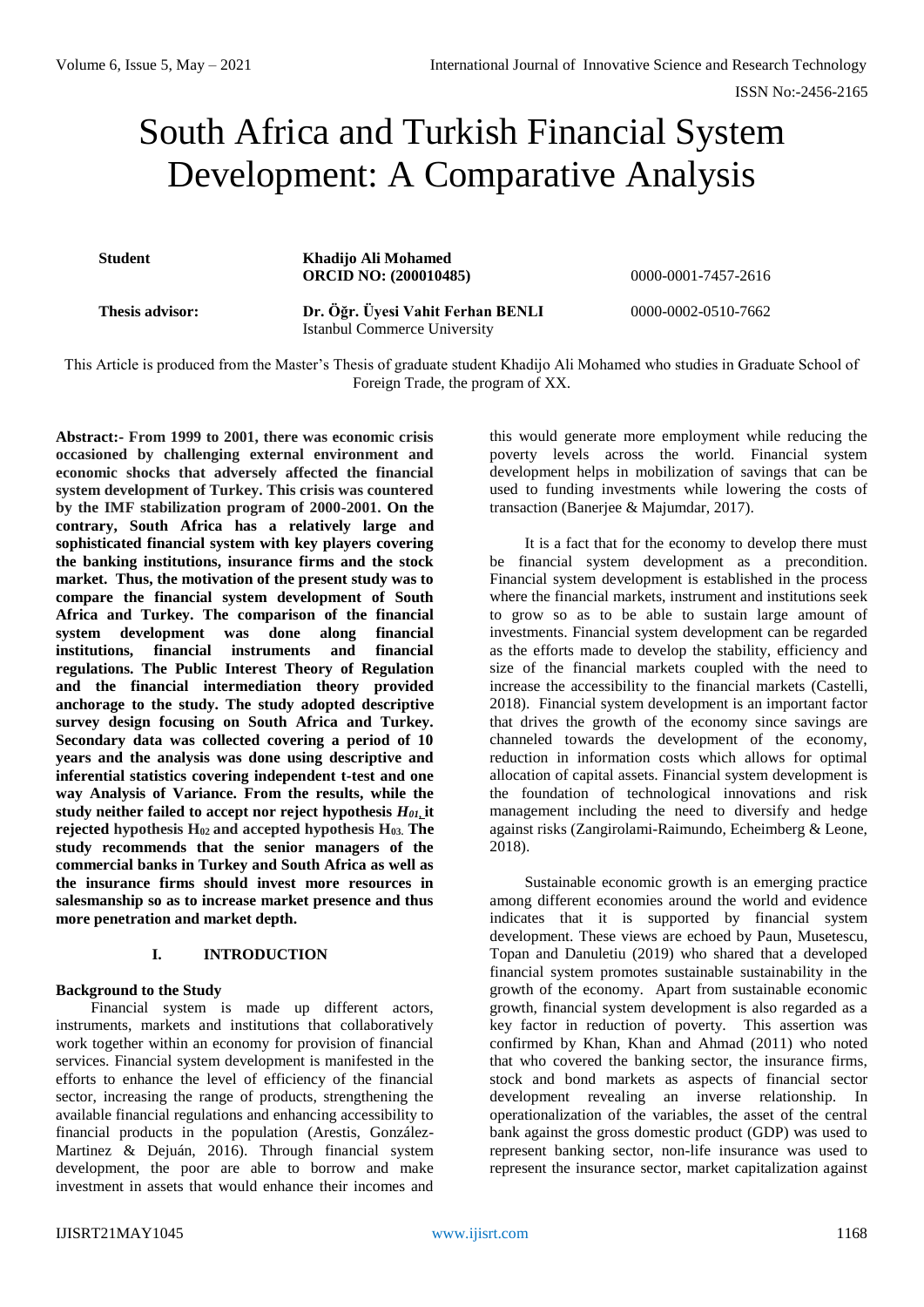GDP was used to represent the bond market (Khan *et al.,* 2011).

While covering a data base of 65 developed and developing economies over a period of 1960-1999, Mavrotas and Son (2006) noted that development in the financial sector is linked with the growth of the economy. The study conducted by Seibel (1996) in Germany focused on financial system development and its link with microfinance arguing that majority of the developing economies have relied on regulation of financial sector as a strategy towards financial development. Da-Silva (2002) shared that highly developed financial systems have implications on information asymmetry and the transaction costs. Castelli (2018) covered 87 countries that bring out the degree of financial development in each of the country with focus on three measures; stability, depth and access. The measure of access was banks for every 1000 adult individuals, the total private credit to GDP represented depth and non-performing against gross loan measured stability.

While focusing on Central and Eastern Europe (CEE) countries, Cojocaru, Falaris, Hoffman and Miller (2016) had poorly developed financial systems because they were operating under communism. Guru and Yadav (2019) focused on Brazil, Russia, India, China and South (BRICS) within the period of 1993 all through to 2014 where the banking and the stock markets were the two indicators of financial system development that the study focused on. The value of traded shares and the domestic credit that has been extended to the private entities were used as proxies of stock market development while the size of the financial intermediaries and credit as a ratio of deposits were used to measure the banking sector (Guru & Yadav, 2019). Another related study by Kaur, Yadav and Gautam (2013) also focused on BRIC countries argued that developed financial systems have an influence on attraction of foreign investors in the economic system. The study used stock market and the banking sector as the measures of financial system development.

In Turkey, Akyüz (1990) focused on the financial policies and systems during the period of 1980s, arguing that there was a high level of repression of the financial systems of Turkey some years before 1980. The key features of financial repression during this period included ceiling the lending and deposits rates, rationing of credit, high level of taxation financial transactions and income, high requirements for reserve and liquidity, poorly developed capital markets and high barriers for new banks. In responses to these challenges, Özatay and Sak (2002) focused on the financial reform process in Turkey that was initiated in 1980 arguing that they deepened the financial systems in place. Cetin (2016) focused on Turkey using banking sector as a measure of financial sector development within the period of 1999 all through to 2011.

In Africa, Dauda and Makinde (2014) focused on Nigeria sharing that the credit advanced to the private sector by financial institutions have not significantly helped to reduce poverty. Another related study in Nigeria was

conducted by Lawrence, Moni and Eikhomun (2014) where the indicators of financial system development that were covered include stock market with the proxies covering the market capitalization and the value of traded shares. Puatwoe and Piabuo (2017) focused on Cameroon with the indicators of financial system development covering the total deposits to the GDP, broad money and the domestic credit that has been extended to private businesses. The study done by Ndlovu (2013) in Zimbabwe arguing that financial system development is a product of modern financial instruments and the capital markets in the economic system. Kyale (2015) used a case of Kenya where four indicators of financial system development were covered including exports, liquid liabilities, accumulation of capital stock and labor. In Egypt, Elsayed (2013) used the stock market and banking sector as the indicators of financial system development.

In South Africa, Odhiambo (2014) used the commercial banks and stock markets as the measures of financial system development with the related proxies covering stock market turnover, value of traded stock and market capitalization with credit advanced by the banks to credit sector representing the banking sector development. While focusing on the period from 1976 all through to 2014 in South Africa, Muyambiri and Odhiambo (2018) used banking sector and stock market as measures of financial system development. Abel, Nyamutowa, Mutonhori and le-Roux (2019) used the indicators of financial development to include money supply. According to Muyambirib and Odhiambo (2018), South Africa has a financial system that is well organized and highly developed. In the year 2014, the South Africa Financial Sector Development and Reform Program (FSDRP) was launched aimed at supporting the government of South Africa in strengthening the financial system in place.

## **Research Problem**

South Africa and Turkey are two countries operating in different geographical continents and in different stages of development. While the International Monetary Fund (IMF) classifies Turkey as an emerging economy, the CIA World Factbook considers Turkey as a developed Country. From 1999 to 2001, there was economic crisis occasioned by challenging external environment and economic shocks that adversely affected the financial system development of Turkey. This crisis was countered by the IMF stabilization program of 2000-2001.

On the contrary, South Africa has a relatively large and sophisticated financial system with key players covering the banking institutions, insurance firms and the stock market. The assets of the financial sector account for 298% of the overall GDP, which is relatively above the emerging economies. The banking sector is dominated by four strong players covering ABSA, FirstRand, Nedbank and Standard. Most of the bank liabilities in South Africa are domestic with a high degree of concentration in the financial sector. The aforementioned banks have strong affiliation with the insurance firms in South Africa. South Africa has a relatively larger capital market receiving significant support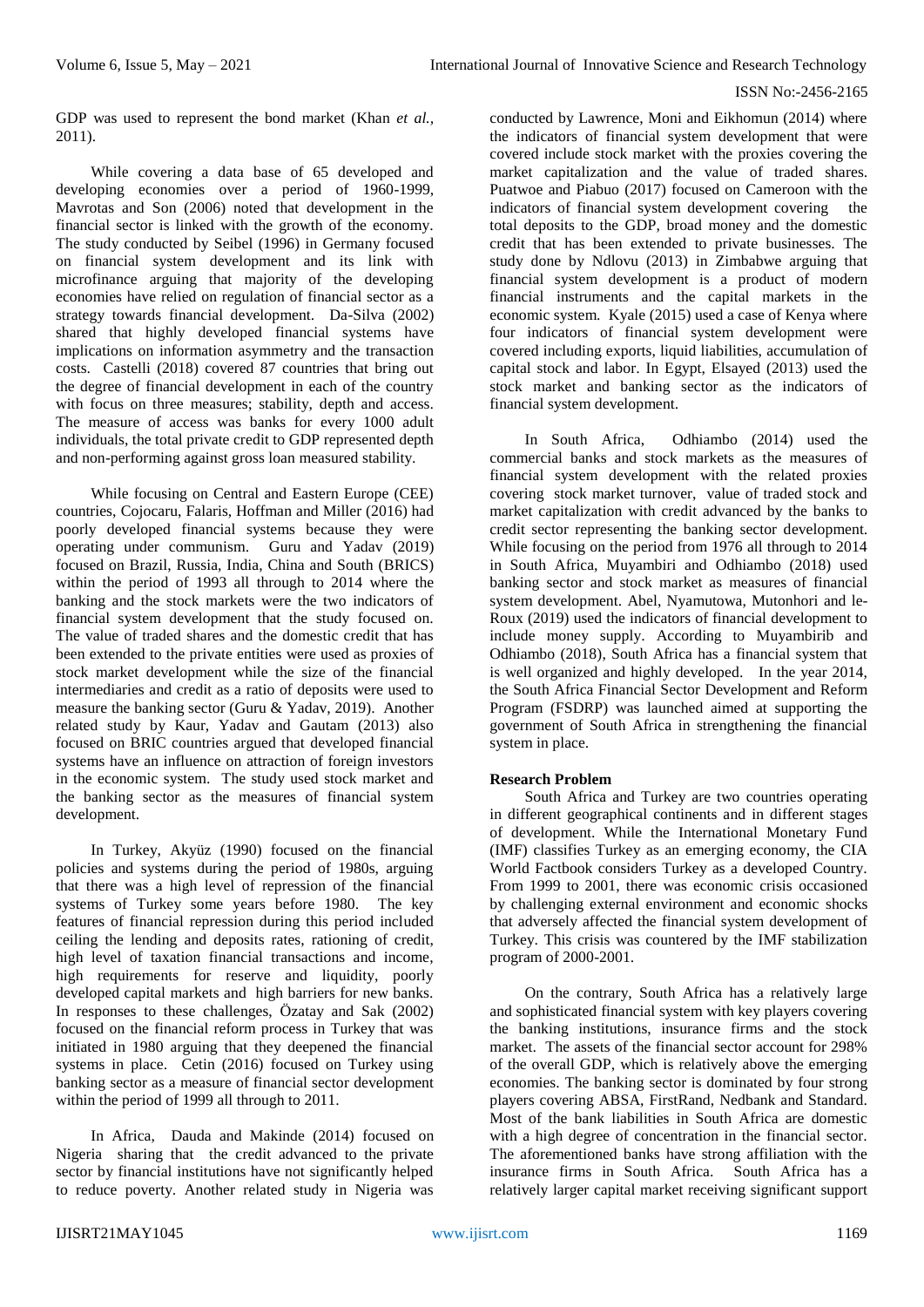from the Non-Bank Financial Institutions (NBFIs). There is a larger derivative stock market in South Africa that allows the investors to hedge against fluctuations in exchange and interest rates.

It is against this background that the current comparative study sought to gain further insight into the financial system development of South Africa and Turkey with a focus on financial institutions, financial market instrument and financial regulations. Such information will help Turkey which is recovering from the past decades of financial crisis.

## **Research Objectives**

- i. To compare the Turkish and South Africa financial institutions
- ii. To compare the Turkish and South Africa financial market instrument
- iii. To compare the Turkish and South Africa financial regulation

#### **Research Hypotheses**

The study was guided by the following hypotheses: **H01:** There is no significant difference between the Turkish and South Africa financial institutions

**H02:** There is no significant difference between the Turkish and South Africa financial market instrument

**H03:** There is no significant difference between Turkish and South Africa financial regulation

## **II. LITERATURE REVIEW**

## **Theoretical Review**

This section is set out to review literature on the theories that informed the study. The two theories reviewed in this chapter include financial intermediation and public interest theory of regulation.

#### **Financial Intermediation Theory**

The study was guided by financial intermediation theory whose proponents include Akerlof (1970), Spence (1973) and Rothschild and Stiglitz (1976). The theory seeks to explain the role played by financial systems in reduction of transaction and information costs in the economy. The main reason for existance of financial intermediation is the need to counter the issues related with agency and information asymmetry (Gurley & Shaw, 1960). Lack of financial intermediation would increase information asymmetry hence resulting into market imperfections and ultimate rise in transaction costs.

The various actors of financial systems (institutions and markets) like the stock and bond markets play a role in promotion of economic efficiency through mobilization of funds from those people who lack productive utilization to the individuals who require those funds (Wishlade, Michie, Robertson & Vernon, 2017). This explains the role played by a highly developed financial system towards the growth of the economy. Different undertakings in the financial systems have direct link with personal wealth and business behavior. Financial systems have direct effect on long term

growth as they help savers to pool funds that are allocated to investments attracting higher returns (Edmans, Goldstein & Jiang, 2012).

The theory is established on the basis of the existance of imperfections in information whose origin dates back to 1970s. The existance of financial intermediaries is justified on ground that they help in reduction of the costs of transaction and information access which are shaped by asymmetries arising between those borrowing and those lending. Thus, the essence of the financial intermediaries is to help in sound operationalization if markets and the key issues that shape the amount of credit facility that is channeled via the use of intermediaries. The existance of financial intermediaries is explained by two views: the first view places emphasis on the role that intermediaries play in providing liquidity. The second view offers an explanation of the role that intermediaries play in transformation of risk attributes and features of the assets in place. In the two views, the role of the financial intermediaries is to lower the costs realized in wiring of the funds between the individuals who are borrowing and those who want to lend. This helps in strengthening the level of efficiency in allocation of the facilities and resources.

An analysis of the efforts to provide liquidity by banking entities was done by Diamond and Dybvig (1983). It noted that the manner in which banking entity is run can cause severe economic concerns, since there are circumstances when the relatively larger institutions are likely to fall out and collapse. It was shown that banking entities are sometimes exposed to vulnerabilities that have sparked a debate with respect to prudential regulations. It is important for the bank to stay with the prudential regulations so as to safeguard the deposits of the clients. One of the highly held assumptions is that commercial banks are not able to select risks in their different portfolio and thus being a lender of the last resort, the central bank is able to offer similar services related with insurance of deposits. However, in case there exists a tradeoff between optimum risk and relevant incentives for choice of the portfolio, the credibility of the lender of the last resort will diminish compared to that of a deposit insurer. If the lenders of the last resort were always needed in bailing out banking entities facing challenges with respect to their liquidity, it would be clear for banking entities to ensure that they take part in risky decisions. On the other hand, deposit insurance is commitment that is so binding to the parties that can be retained to cushion the banking entity in case it collapses.

The essence of financial intermediaries is to ensure that risk attributes of the assets have been transformed since they are able to be cushioned against failures in the market and deal with issues related with asymmetry of information. Within the credit markets, asymmetry of information arises because the borrowing bodies are well versed with their projects for investment as compared to the lending entities. Thus, financial intermediaries have greater probability of lending to the borrowers having relatively higher risk. Asymmetry of information arises from the time when the borrowing bodies are able to have observation of the returns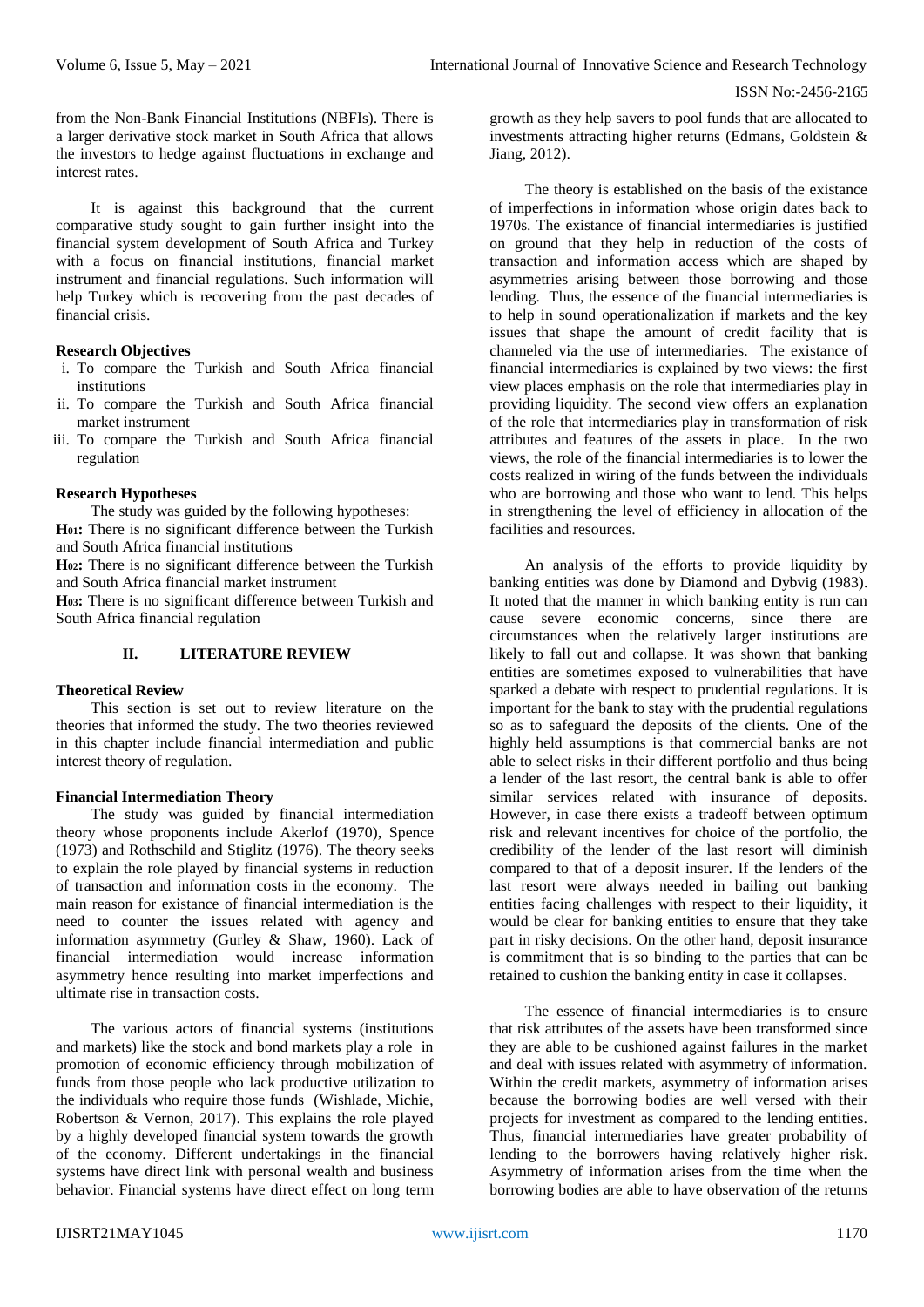of the projects especially after the end of the project. This creates a moral hazard p0roblem in an entity. In essence, moral hazards arise from the point when the borrowing bodies are involved in actions that bring down the chances of repayment of the loan facility. Good example of moral hazard is where the owners of the entity ensure that funds have been siphoned (either by legal or illegal means) to their own largely through loss making contracts. According to Diamond (1984), the key reason as to why financial intermediaries exist is to diversify the portfolio held. Thus, the theory provided information on the role played by the various actors of financial system in an economy.

#### **Public Interest Theory of Regulation**

It was Pigou (1938) who advanced this theory and it argues that the regulations of the government are created to respond to the demands of the public so that there is possibility for rectification of the failures within the market through imperfect competitive pressure. The assumption guiding this theory is that the outcomes of the market are used to gauge the degree of failure and the market is not well positioned in fixing the key issues and concerns. It is only when the government has fixed some concerns that an optimal outcome with greater efficiency is created. Furthermore, the resultant benefits should be more above the associated costs.

The theory operates on the assumption that the regulatory regime strive to ensure there is a high degree of efficiency economically. The theory further argues that regulations need to be instituted by the government as all the individuals including those working in the public domain are driven by their selfish interests. The theory has been used to provide information on what needs to be carried out by the government as well as detailing the actions that are carried out to offer justification of the desired growth in ownership of the public. The theory provides information on why the government plays a central role in regulating some of the deliberations within an economic system.

The theory provides a discussion of the role played by the State in strengthening the welfare of the citizens while correcting the failures within the market. A market failure can also be regarded as undesired practice within the market. At inception, the theory makes an assumption that regulations seek to ensure that the entire society derives benefit as opposed to some few interested individuals within the economy. As opposed to representing the interests of the privately established investors, the regulator seeks to ensure that the interests of the society have been well represented. In most cases, there may exists some specific groups that are likely to capture the degree of control of the agencies responsible for regulating the economy so as to ensure that only their selfish interests are advanced.

The theory largely focuses on public goods that the citizens or some groupings would derive some benefits. Under this theory, regulations of the banking sector do exist to enhance the benefits of the depositing and investing agencies .Stiger (1972) shared that it is possible to capture regulations especially by incumbent firms so as to ensure the

market is protected from entry of the competitors. Pigou (1932) shared that asymmetries of information, monopoly power and externalities provides a strong hand to support the efforts of the government so as to ensure the social welfare of the people is maximized.

The theory experienced recognition and growth in 1930s due to the increasingly turbulent needs of the market. However, this theory has received some criticisms on account that it is not able to account for public goods; it provides unrealistic description of the attributes of the regulating agencies. The theory argues that regulations are required by entities to exist and perform better. The theory provides a description of the State as an omnipresent entity and its role is to ensure there is maximization of the social welfare of the people. This is largely done so as to provide correction of the failures in the market. The theory was used to espouse and support the variable of financial regulations. The implication of this theory to the study is that financial regulations exist so as to rectify the imperfections within the market.

## **Financial System Development**

Financial system development is a multi-dimensional term that describes a range of issues including improvement in competitiveness and efficiency of the entire sector, increased range of the available financial products and diversification of the available institutions. A highly developed financial systems leads to more capital accumulation, increased hedging and diversification of the saving options besides increasing the insurance services in place. This section will review literature on financial system development paying attention to three measures: institutions, instrument and regulations in the subsequent sections. Financial system comprises of different actors include insurance firms, stock markets and the commercial banks among other institutions (Hasan & Zhou, 2008). Financial development implies that these institutions are large enough to allow larger firms to access finances and ensure that savers have diversified their risks (Valentine, 2014). Highly developed financial systems enhance the mobilization of savings which are allocated to the projects that earn relatively higher returns to the investors (Arestis, González-Martinez & Dejuán, 2016).

Financial system development is established in the process where the financial markets, instrument and institutions seek to grow so as to be able to sustain large amount of investments. Financial system development can be regarded as the efforts made to develop the stability, efficiency and size of the financial markets coupled with the need to increase the accessibility to the financial markets (Castelli, 2018). Financial system development is an important factor that drives the growth of the economy since savings are channeled towards the development of the economy, reduction in information costs which allows for optimal allocation of capital assets. Financial system development is the foundation of technological innovations and risk management including the need to diversify and hedge against risks (Zangirolami-Raimundo, Echeimberg & Leone, 2018).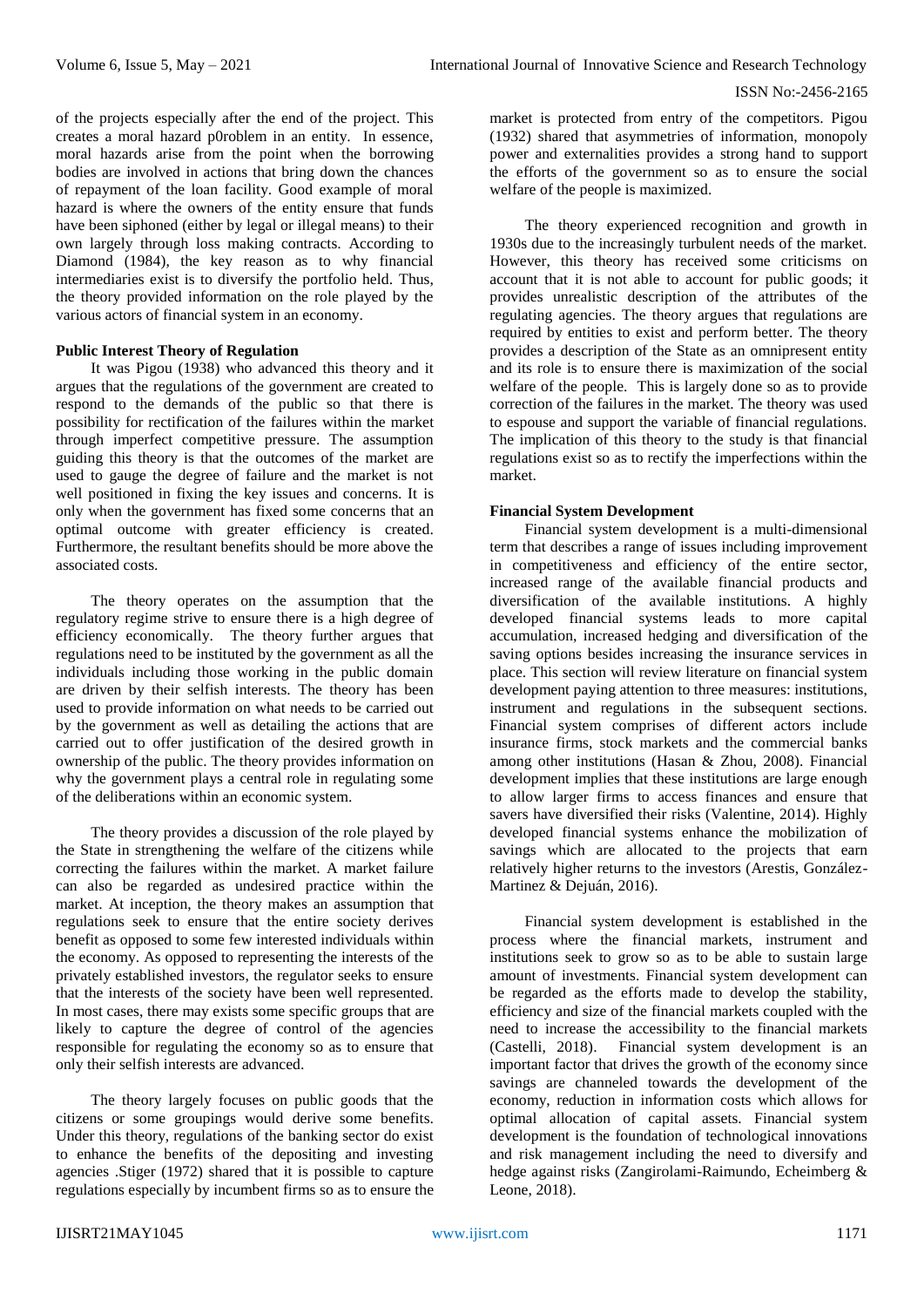Odhiambo (2014) used the commercial banks and stock markets as the measures of financial system development with the related proxies covering stock market turnover, value of traded stock and market capitalization with credit advanced by the banks to credit sector representing the banking sector development. While focusing on the period from 1976 all through to 2014 in South Africa, Muyambiri and Odhiambo (2018) used banking sector and stock market as measures of financial system development. Abel, Nyamutowa, Mutonhori and le-Roux (2019) used the indicators of financial development to include money supply. According to Muyambirib and Odhiambo (2018), South Africa has a financial system that is well organized and highly developed.

The banking and the stock market sector are the key indicators of financial system development in an economy. The proxies of banking sector development include financial depth (liquidity liability of banks against GDP), bank size commercial bank assets (ratio of commercial bank and central bank asset) and credit against deposit ratio (measures financial stability) (Bougheas & Falvey, 2009). For stock market, the common indicators include the stock market size (value of listed shares against GDP), the value of traded shares (value of traded shares against GDP) and turnover ratio (value of traded shares against real market capitalization) (Levine & Zervos, 1998). As noted by Pill and Pradhan (1995), standardized measures of financial system development like broad money against GDP and real interest rates may give misleading and inconsistent results. Thus, the best way to measure financial system development is to consider its key components (bond and stock markets, insurance firms and the banks).

# **Financial Institutions**

The World Economic Forum (2012) defines financial development as the institutions, regulations and factors that enhance the efficiency of the intermediation and effectiveness of the financial markets. In assessing the size of the financial intermediaries, several measures were used by King and Levine (1993) including the liquid liabilities against GDP, credit advanced to credit entities against GDP, asset of commercial banks against sum of bank and central bank assets combined. Demetriades and Hussein (1996) used the bank deposit liabilities against GDP in measuring size of the financial intermediaries. Huang (2005) provides the measures if stock market to include turnover, total value traded and the market capitalization. Antzoulatos and Thanopoulos (2008) advanced a more structured index of measuring financial development determined as a weighted index bond markets, stock market, financial institutions and banks. In measuring banking development, the deposits were determined against GDP, the development of nonbanking financial institutions was measured by non-life and life insurance premiums. For stock market, the market capitalization against GDP was used while bond market was pegged on private bond market capitalization against GDP.

A study was conducted by Adams, Füss and Gropp (2014) on the spillover effect within financial entities. The study measured financial institutions into four variables:

insurance entities, hedging funds, investment and commercial banks. The study noted that much of transmission of shocks arise from hedge funds to other financial institutions. Banks and non-banks are important institutions of the entire financial system in an economy. Banks are extremely important to savers and borrowers within the economy since they facilitate allocation of credit. Non-banks include the insurance firms, the investment firms, pension funds, mortgage firms, asset managers and dealers including brokers. These institutions are not able to accept demand demands even though they avail a number of financial instruments to clients. When non-bank institutions lend to the public, it does have an effect on supply of money within the economy. These non-bank institutions carry out operations by borrowing a lower rate over short term and lending at a relatively higher rate over long term (Diamond and Dybvig, 1983). The growing competition between bank and non-bank entities further enhances the development of the financial system.

The study conducted by Wu, Hou and Cheng (2010) relied on evidence from the European Union (EU) covering a total of 13 member countries within the period from 1976 all through to 2005. The study operationalized financial institutions to cover banking and stock markets. The study noted that development of these institutions positively impacts on the growth of the economy. A similar study by Jurek (2014) also covered the EU members to bring out the different financial institutions and their related impact and role on stability and performance of the real estate sector. Some of the financial institutions that were noted by the study include the banking sector, the stock markets and the insurance firms.

## **Financial Market Instrument**

There are different instrument that are exchanged in the financial market covering the debts, equities (securities) and derivatives (Lutsyshyn, Klapkiv, Kucher & Svirskyі, 2019). Financial markets fall into different categories covering stock markets, money markets and commodity markets among others. The key players in the financial markets include the suppliers of capital, intermediaries and the users of capital. The instruments in the capital markets include the debts and equities. Bonds can cover a medium term to long term perspective (Mirazizov, Radzhabova, Abdulaeva, Rasulov, Faizulloev, Mamatkulov & Ahmadov, 2016). According to Martin (2014), financial market is entities that enhance the exchange of financial assets for instance loans and deposits, government and stock securities and they include the stock and the money markets. Unlike the capital market, the money market deals with financial assets of short term horizon like commercial papers, certificates of deposits, treasury bills among others.

Ndugbu and Ojiegbe (2016) focused on Nigeria to bring out the money market instrument and their link with performance of the banks. The variables covered include treasury bills, commercial papers and government bonds and these were seen to positively contribute towards ability of the banking entities to perform. On the contrary, the banker's acceptance and performance were inversely linked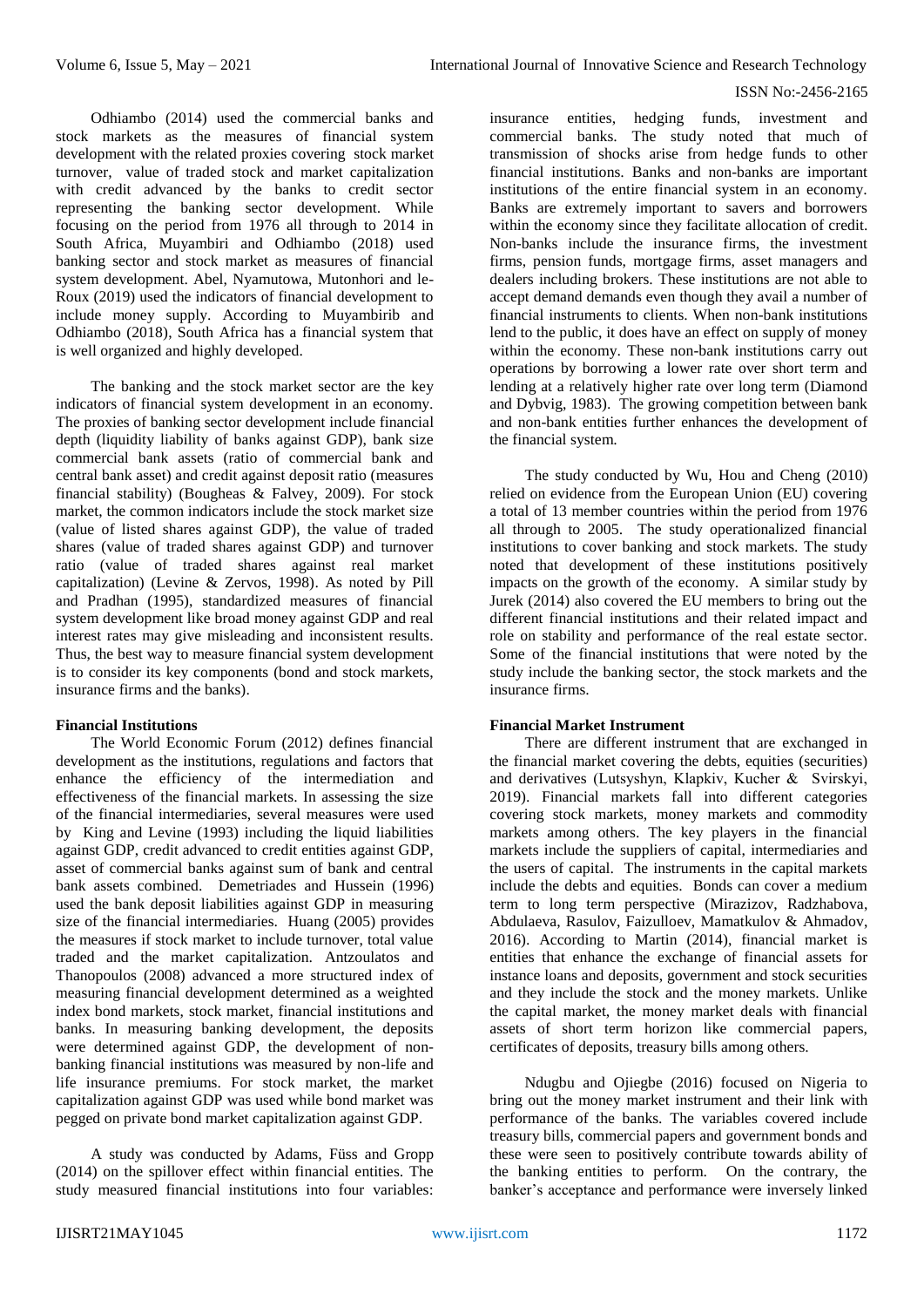with each other. Focusing on East Africa, Odunga and Ayoyi (2016) looked at financial markets and their role towards the growth of the economy. The financial markets were represented by money markets, bond markets and stock markets. It was noted that financial markets link with foreign markets for the growth of the economy.

The Africa Financial Markets Index for 2017 and 2018 report by Absa Group ranks South Africa as the most developed financial market in Africa. At the same time, the African Capital Markets Watch 2018 report prepared by the PriceWaterHouse Coopers (PWC) rank South Africa as one of the active capital markets across the world. This is because South Africa has strong financial infrastructure with strong regulatory and legal framework. The capital market of South Africa is made up equities (the Johannesburg Stock Exchange, JSE), which is the largest market in the entire African continent having above 400 listed entities and market capitalization of USD. 13.7 trillion. The other instruments within the capital market of South Africa include bonds, derivatives that facilitate trading in agriculture commodities, equities, and interest rate and currency derivatives. There is also the real estate investment trusts (REITS), with South Africa having the well-established and largest market across Africa. The key issues that have allowed South Africa to establish a strong capital market include the fact that progressive policies have been established, promotion of financial inclusion and investor education and leveraging on technologies. In order to improve financial regulation, South Africa has separated the role of the regulator performing prudential supervision and the one that carry out market conduct supervision (African Capital Markets Watch, 2018).

## **Financial Regulation**

Strong financial regulations are important for stability and resilience in the financial system. This assertion was supported by Boissay, Cantú, Claessens and Villegas (2019) who noted that enhancing the strength of the financial regulations increases the long term capital stock within the economy. Shaddady and Moore (2019) used a total of 47 countries to bring out the role played by supervision and financial regulations on stability of the banking industry. The study period of consideration was 2000 all through 2016. It was noted that increased capital regulations enhances the stability of the bank. On the other hand, too much supervision with tight restrictions and deposit insurance would adversely affect stability of the banking system.

Killins, Johnk and Egly (2019) focused on policy certainty of the financial regulations and their link with riskiness and profitability in the banking entity. In total, 4,760 banking entities were covered within the period of 2000 all through to 2016. The inquiry noted that uncertainty in the financial regulation policies is inversely linked with profitability of the banking entities. Banerjee and Majumdar (2017) focused on the financial regulations and their link with efficiency of the banking entity with emphasis on United Arab Emirates. Financial regulation was represented by loans to deposit ratio, loan loss provisions and total capital adequacy provisions.

Shaddady and Moore (2019) covered 2210 banking entities from 47 EU members to link financial supervision and regulations with stability. The inquiry focused on the time period from 2000 all through to 2016. It was noted that more financial regulation enhances the stability of the banking entities. The study conducted by Manamela (2012) looked at financial regulation and its link with the growth of the economy covering Asia, America and Africa. From trend analysis, financial regulation was found to have desirable outcomes on the growth of the economy. To measure financial regulation, the study used financial freedom index. The study noted that financial regulation contributes towards the growth of the economy. Makokha (2016) used a case of Nairobi to link between some identified financial market regulations and financial performance. The variables of interest covered by the study included capital requirement and liquidity management and a significant relationship was noted.

Existence of strict capital requirements in the financial system would increase the level of competition for loan forcing the banks to increase the interest rate hence increasing the profits of the institutions (Pébereau, 2015). Capital requirements may allow banks to maximize their values through enhancement of the confidence of the investors while enhancing the reputation of the banks. Supervision is an effective mechanism of overcoming market failure occasioned by information asymmetry (Limodio & Strobbe, 2016). Sound supervision had potential to improve the level of efficiency within the banking industry while allowing banks to counter any constraints likely to impact on performance (Macey, 2012). Financial regulations have the potential to reduce credit risk shown through reduced information asymmetry between the financial institution and the borrowers. Financial regulations call for deposit protection that provide buffer within the financial system (Borrius, 2012).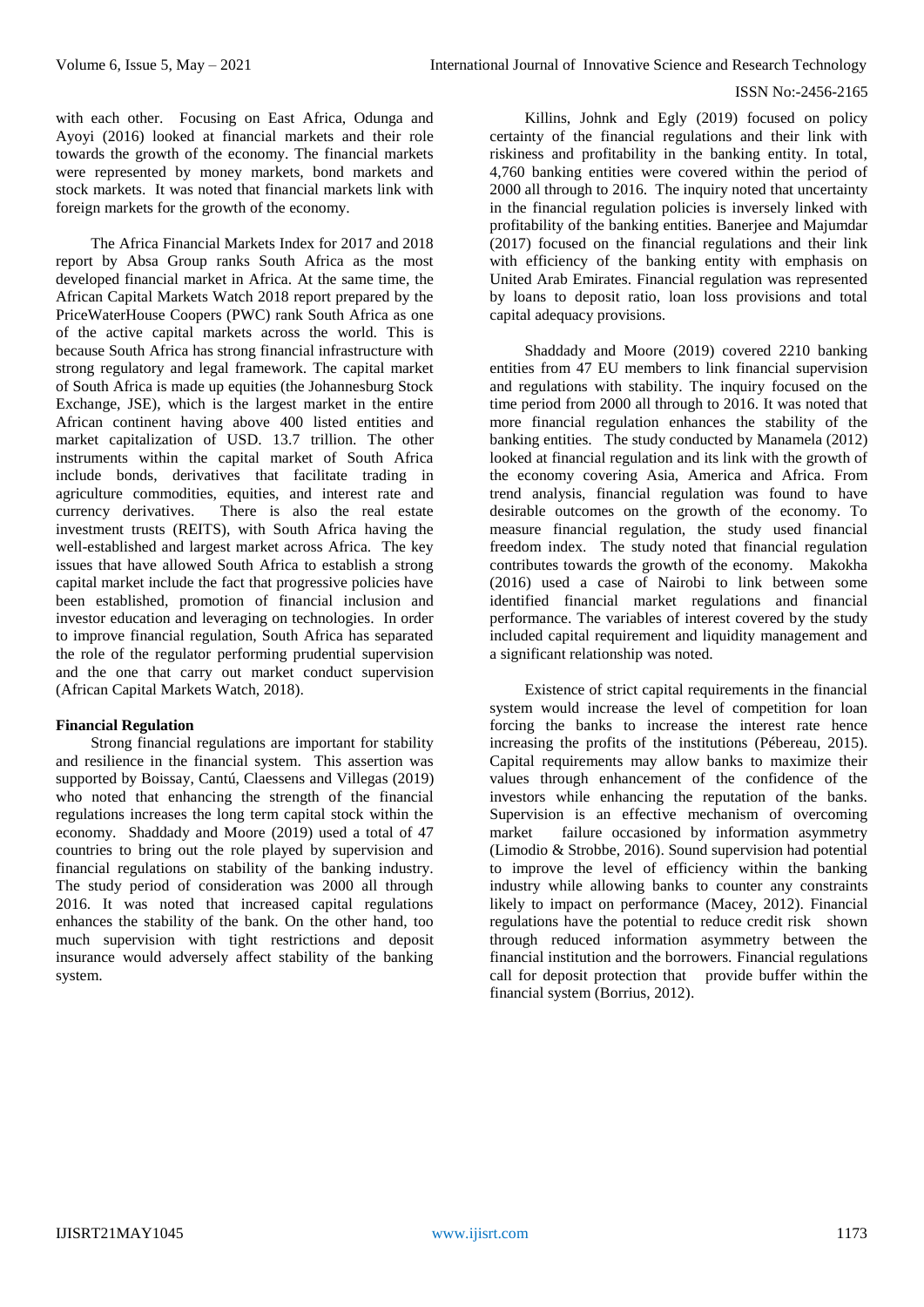## **Operationalization of the Variables**

|                         |                              | Table 1. Operationalization of the variables |                 |                   |               |
|-------------------------|------------------------------|----------------------------------------------|-----------------|-------------------|---------------|
| Type of                 | <b>Indicators</b>            | <b>Measurement</b>                           | <b>Scale of</b> | Data              | Data Analysis |
| <b>Variable</b>         |                              |                                              | <b>Measurem</b> | <b>Collection</b> |               |
|                         |                              |                                              | ent             |                   |               |
| Financial               | <b>Banks</b>                 | Commercial bank assets                       | Ratio           | Data              | Descriptive   |
| Institutions            |                              | against sum of bank and                      |                 | Collection        | analysis      |
|                         |                              | central bank assets                          |                 | Schedule          | Inferential   |
|                         | <b>Insurance Firms</b>       | Life Insurance                               |                 |                   | analysis      |
|                         |                              | Premium/GDP                                  |                 |                   |               |
|                         |                              | Non-life insurance                           |                 |                   |               |
|                         |                              | premium/GDP                                  |                 |                   |               |
| <b>Financial Market</b> | Equities                     | Equity stock market                          | Ratio           | Data              | Descriptive   |
| Instrument              |                              | capitalization/GDP                           |                 | Collection        | analysis      |
|                         | <b>Bonds</b>                 | Bond market                                  |                 | Schedule          | Inferential   |
|                         |                              | capitalization/GDP                           |                 |                   | analysis      |
| Financial               | Capital requirement          |                                              | Ratio           | Data              | Descriptive   |
| Regulation              | regulation (Capital          | Commercial bank Equity/                      |                 | Collection        | analysis      |
|                         |                              | Commercial bank Total                        |                 | Schedule          | Inferential   |
|                         | Adequacy Ratio)              |                                              |                 |                   |               |
|                         |                              | assets                                       |                 |                   | analysis      |
|                         |                              |                                              |                 |                   |               |
|                         | <b>Liquidity Management</b>  |                                              |                 |                   |               |
|                         | <b>Regulation</b> (Liquidity | Commercial bank Total                        |                 |                   |               |
|                         | Ratio)                       | customer deposit/                            |                 |                   |               |
|                         |                              | Commercial bank total                        |                 |                   |               |
|                         |                              | loan                                         |                 |                   |               |
|                         |                              |                                              |                 |                   |               |

**Table 1: Operationalization of the Variables**

## **III. RESEARCH METHODS**

#### **Research Design**

The study adopted descriptive survey design to achieve the stated objectives. Through descriptive design, the study was able to gather relevant information that allowed for comparison of the financial system development of South Africa and Turkey.

## **Target Population**

This study targeted two countries: South Africa and Turkey. More specifically, this was a comparative study focusing on these two countries.

#### **Sample Size and Sample Design**

Since the population of the study is small, census was used. The use of census allowed the study to include both South Africa and Turkey in the collection and analysis of the data from auxiliary sources.

#### **Data Collection Instrument**

The study collected secondary data using data collection schedule, on annual basis covering the period from 2010 to 2019 hence a total of ten years.

## **Data Analysis Methods**

Once data had been gathered from the field, it was cleaned and entered into the Statistical Package for Social Sciences (SPSS). The value of means and standard deviations were computed to describe the variables of the study besides. Trend analysis was also conducted as supported by graphs. In order to make inferences on acceptance and rejection of the formulated hypotheses, the study used independent t-test and one-way Analysis of Variance (ANOVA). The interpretation of the p-values was done at 5% level of significance.

#### **IV. FINDINGS**

#### **Descriptive Statistics**

The values of means and standard deviations were generated as the descriptive statistics of the study. The findings were established and summarized as shown in Table 2.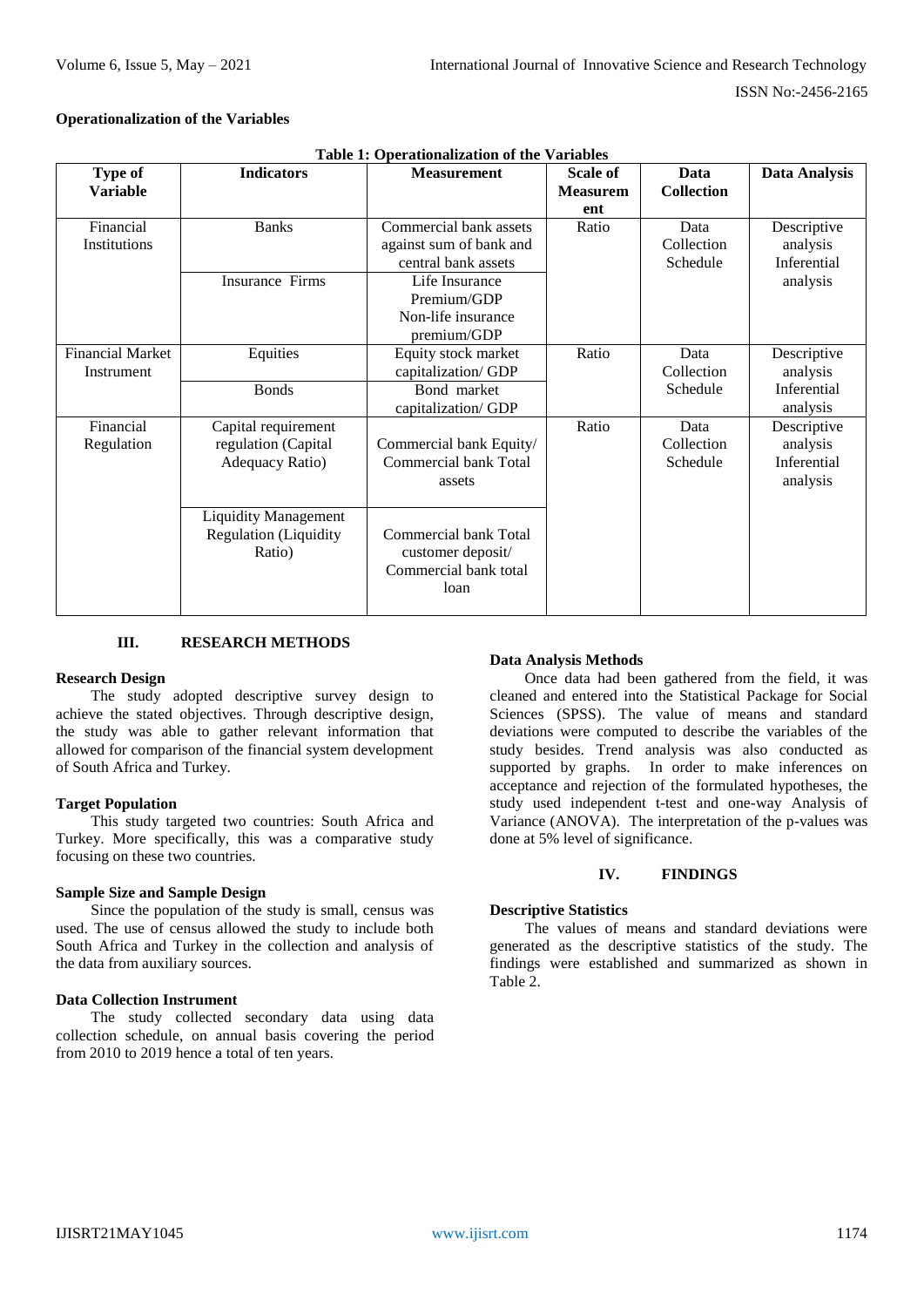|                                            | Country      | $\mathbf n$ | <b>Mean</b> | <b>Std. Dev</b> | <b>Std. Error Mean</b> |
|--------------------------------------------|--------------|-------------|-------------|-----------------|------------------------|
| Commercial bank assets against sum of bank | Turkey       | 10          | .5114       | .04854          | .01535                 |
| and central bank assets                    | South Africa | 10          | .5442       | .10677          | .03376                 |
| Life Insurance Premium/GDP                 | Turkey       | 10          | .0390       | .01411          | .00446                 |
|                                            | South Africa | 10          | .1075       | .05011          | .01585                 |
| Non-life insurance premium/GDP             | Turkey       | 10          | .0374       | .01150          | .00364                 |
|                                            | South Africa | 10          | .1071       | .04758          | .01504                 |
| Equity stock market capitalization/ GDP    | Turkey       | 10          | .0395       | .01169          | .00370                 |
|                                            | South Africa | 10          | .1012       | .05461          | .01727                 |
| Bond market capitalization/ GDP            | Turkey       | 10          | .0453       | .01336          | .00422                 |
|                                            | South Africa | 10          | .1195       | .04827          | .01526                 |
| Commercial bank Equity/ Commercial bank    | Turkey       | 10          | 1.0722      | .19829          | .06270                 |
| Total assets                               | South Africa | 10          | .9251       | .31776          | .10049                 |
| Commercial bank Total customer deposit/    | Turkey       | 10          | .8984       | .21386          | .06763                 |
| Commercial bank total loan                 | South Africa | 10          | 1.4832      | 1.38894         | .43922                 |

**Table 2: Descriptive Statistics**

Table 2 indicates that Commercial bank assets against sum of bank and central bank assets for South Africa were .5442 while that of Turkey is .5114. The life insurance premium/GDP for Turkey and South Africa stood at .0390 and .1075 respectively. The non-life insurance premium/GDP had a mean of .0374 and .1071 for Turkey and South Africa respectively. The mean for Equity stock market capitalization/ GDP for Turkey and South Africa was .0395 and .1012 respectively. For the bond market capitalization/ GDP, the mean was .0453 and .1195 for Turkey and South Africa respectively. In regard to Equity/Total assets, the value of mean for Turkey and South Africa stood at 1.0722 and .9251 respectively. For the total customer deposit/total loan, the value of mean stood at .8984 and 1.4832 for Turkey and South Africa respectively. A number of inferences can be drawn from these findings; first, it can be deduced that South Africa has a relatively

higher liquidity management regulation than Turkey. It can also be inferred that Turkey has a relatively higher capital requirement regulation as compared to South Africa.

# **Hypotheses Testing**

The study developed three hypotheses covering financial institutions, financial markets and financial regulations. Testing of these hypotheses was done using both independent t-test and the One-way Analysis of Variance (ANOVA). The findings were determined and presented as indicated in subsequent sections.

# **Turkish and South Africa Financial Institutions**

This section is set out to present the results of independent t-test and the One-way ANOVA on financial institution as the first variable of the study. Table 3 indicates the results of the independent t-test on financial institutions.

|                                                           |                                | <b>Levene's Test for</b><br><b>Equality of</b><br><b>Variances</b> |      |          |        |            | t-test for Equality of Means |                   |           |                                                        |
|-----------------------------------------------------------|--------------------------------|--------------------------------------------------------------------|------|----------|--------|------------|------------------------------|-------------------|-----------|--------------------------------------------------------|
|                                                           |                                |                                                                    |      |          |        | Sig. $(2-$ | <b>Mean</b>                  | Std. Error        |           | 95% Confidence<br>Interval of the<br><b>Difference</b> |
|                                                           |                                | F                                                                  | Sig. | t        | df     | tailed)    | <b>Difference</b>            | <b>Difference</b> | Lower     | <b>Upper</b>                                           |
| Commercial bank Equal variances<br>assets against         | assumed                        | 11.920                                                             | .003 | $-.884$  | 18     | .388       | $-.03279$                    | .03709            | $-.11071$ | .04513                                                 |
| sum of bank and Equal variances<br>central bank<br>assets | not assumed                    |                                                                    |      | $-.884$  | 12.567 | .393       | $-.03279$                    | .03709            | $-.11320$ | .04762                                                 |
| Life Insurance<br>Premium/GDP                             | Equal variances<br>assumed     | 17.441                                                             | .001 | $-4.162$ | 18     | .001       | $-.06851$                    | .01646            | $-.10309$ | $-.03393$                                              |
|                                                           | Equal variances<br>not assumed |                                                                    |      | $-4.162$ | 10.418 | .002       | $-.06851$                    | .01646            | $-.10499$ | $-.03203$                                              |
| Non-life<br>insurance                                     | Equal variances<br>assumed     | 13.207                                                             | .002 | $-4.501$ | 18     | .000       | $-.06967$                    | .01548            | $-.10219$ | $-.03715$                                              |
| premium/GDP                                               | Equal variances<br>not assumed |                                                                    |      | $-4.501$ | 10.048 | .001       | $-.06967$                    | .01548            | $-.10413$ | $-.03521$                                              |

**Table 3: Independent T-Test of Financial Institutions**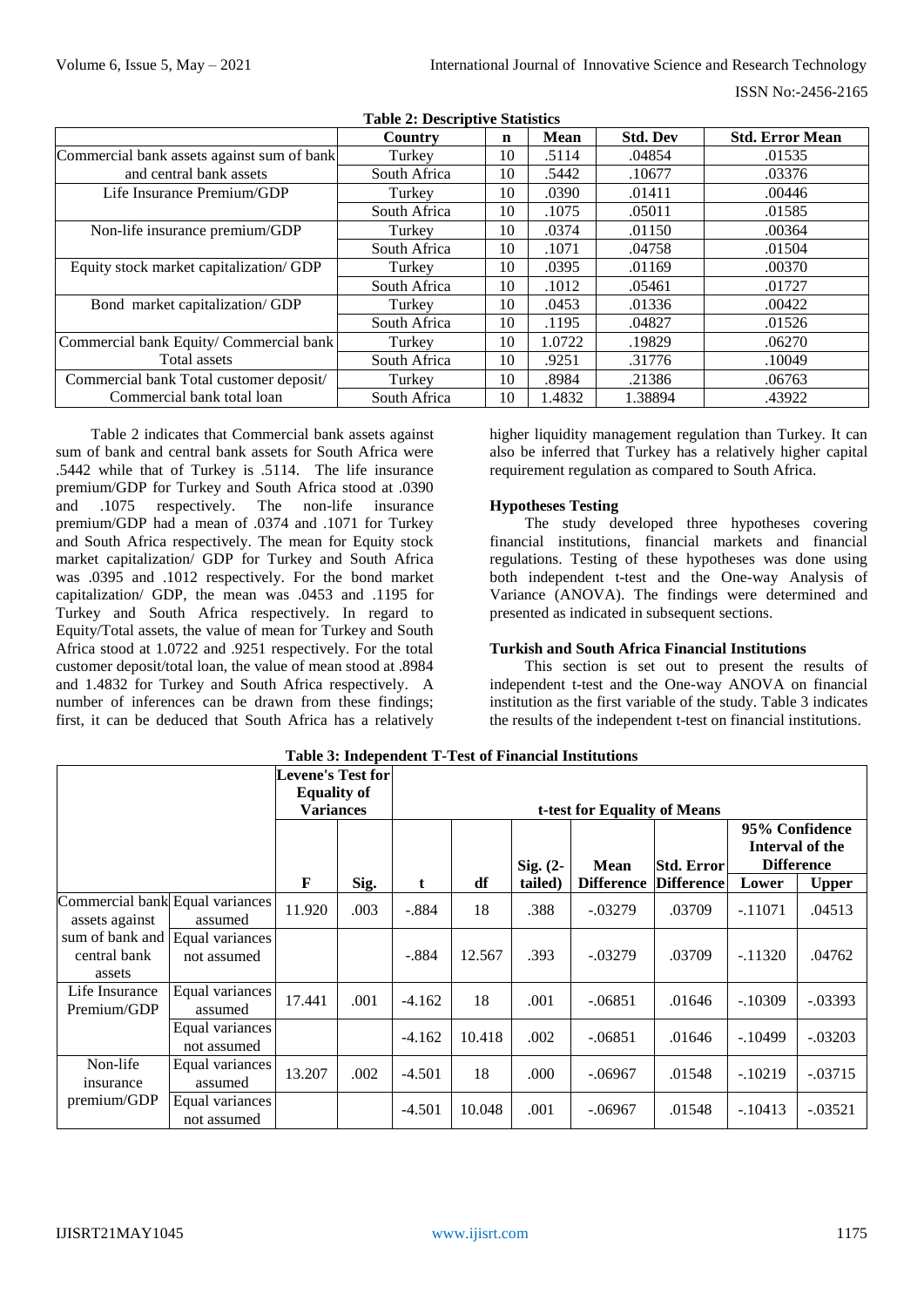From Table 3, since Levene's Test had the p-value less than 0.05, the Equal variances not assumed will be utilized during the interpretation of the findings. The results are that  $(t_{12.567}=-.884, p>0.05)$ , which infer that there was no significance difference in Commercial bank assets against sum of bank and central bank assets in dollars between Turkey and South Africa. In terms of the insurance sector (determined by both life and non-life insurance),  $(t_{10.418}=-$ 

4.162, p<0.05) and  $t_{10.048}$ =--4.501, p<0.05). This means that there was significant difference in life and non-life insurance institutions between Turkey and South Africa.

In order to complement the independent t-test, the researcher extracted the values of One-way ANOVA on financial institutions as summarized in Table 4.

|                            |                       | <b>Sum of Squares</b> | df | <b>Mean Square</b> | F      | Sig. |
|----------------------------|-----------------------|-----------------------|----|--------------------|--------|------|
| Commercial bank assets     | Between Groups        | .005                  |    | .005               | .782   | .388 |
| against sum of bank and    | Within Groups         | .124                  | 18 | .007               |        |      |
| central bank assets        | Total                 | .129                  | 19 |                    |        |      |
| Life Insurance Premium/GDP | <b>Between Groups</b> | .023                  |    | .023               | 17.321 | .001 |
|                            | Within Groups         | .024                  | 18 | .001               |        |      |
|                            | Total                 | .048                  | 19 |                    |        |      |
| Non-life insurance         | <b>Between Groups</b> | .024                  |    | .024               | 20.262 | .000 |
| premium/GDP                | Within Groups         | .022                  | 18 | .001               |        |      |
|                            | Total                 | .046                  | 19 |                    |        |      |
|                            | Total                 | 19.484                | 19 |                    |        |      |

**Table 4: One Way ANOVA**

The results in Table 4 indicate that the banking sector  $(F=.782 \& P>0.05)$ , which infer that it was not significantly different. On the other hand, the life and non-life insurance  $(F=17.321 \& p<0.05)$  and  $(F=20.262 \& p<0.05)$  was significantly differently in South Africa and Turkey.

The following hypothesis was used to support the study:

*H01: There is no significant difference between the Turkish and South Africa financial institutions*

Thus, based on the findings in Table 4.5.3 and 4.4, the study obtained mixed results creating indifference on whether to accept or reject hypothesis  $H_{0I}$ . Thus, the neither failed to accept nor reject hypothesis *H01*.

## **Turkish and South Africa Financial Market Instrument**

The section is set out to detail the findings of the independent t-test and the One-way ANOVA on financial markets. In Table 5, the results of the independent t-test are detailed.

|  | Table 5: Independent Samples Test of Financial Market instrument |
|--|------------------------------------------------------------------|
|--|------------------------------------------------------------------|

|                                                         |                                | <b>Levene's Test for</b><br><b>Equality of</b><br><b>Variances</b> |      | t-test for Equality of Means |        |            |                   |                   |                   |                                   |  |
|---------------------------------------------------------|--------------------------------|--------------------------------------------------------------------|------|------------------------------|--------|------------|-------------------|-------------------|-------------------|-----------------------------------|--|
|                                                         |                                |                                                                    |      |                              |        | Sig. $(2-$ | Mean              | <b>Std. Error</b> | <b>Difference</b> | 95% Confidence<br>Interval of the |  |
|                                                         |                                | F                                                                  | Sig. | t                            | df     | tailed)    | <b>Difference</b> | <b>Difference</b> | Lower             | <b>Upper</b>                      |  |
| Equity stock<br>market<br>capitalization/<br><b>GDP</b> | Equal variances<br>assumed     | 14.940                                                             | .001 | $-3.493$                     | 18     | .003       | $-.06168$         | .01766            | $-.09878$         | $-.02458$                         |  |
|                                                         | Equal variances<br>not assumed |                                                                    |      | $-3.493$                     | 9.823  | .006       | $-.06168$         | .01766            | $-.10113$         | $-.02223$                         |  |
| Bond market<br>capitalization/                          | Equal variances<br>assumed     | 16.582                                                             | .001 | $-4.683$                     | 18     | .000       | $-.07417$         | .01584            | $-.10744$         | $-.04090$                         |  |
| <b>GDP</b>                                              | Equal variances<br>not assumed |                                                                    |      | $-4.683$                     | 10.370 | .001       | $-.07417$         | .01584            | $-.10929$         | $-.03905$                         |  |

Equity and bonds were the two financial market instruments that the study covered. From Table 5, it can be noted that equities  $(t_{=9.823}=9.823 \& p<0.05)$  and bonds t-10.370  $\&$  p<0.05) were all significant. Thus, the study

inferred that the financial market instrument of Turkey and South Africa were significantly different. In Table 6, the results of one-way ANOVA are detailed.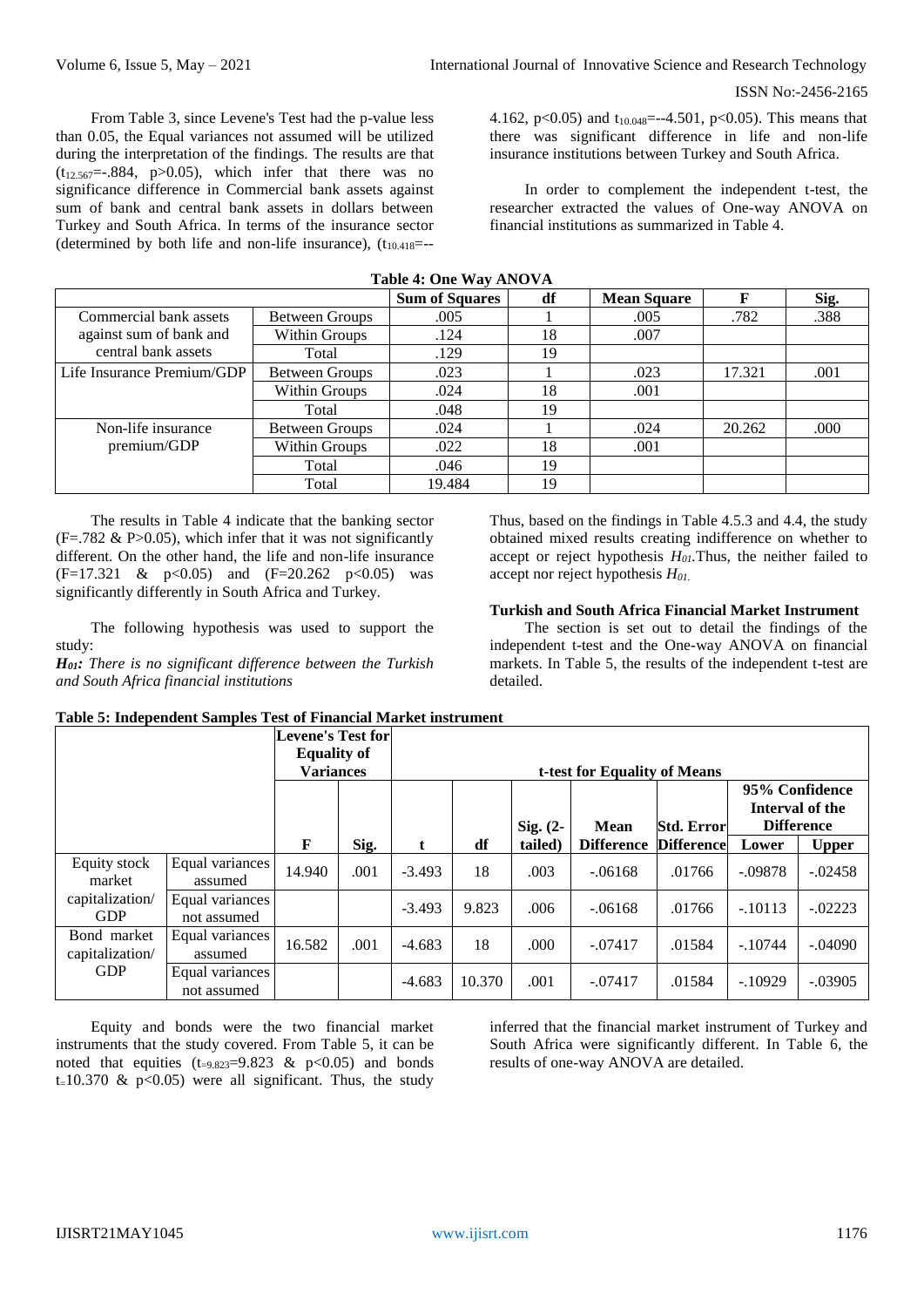|                             |                | <b>Sum of Squares</b> | df | <b>Mean Square</b> |        | Sig. |
|-----------------------------|----------------|-----------------------|----|--------------------|--------|------|
|                             | Total          | .046                  | 19 |                    |        |      |
| Equity stock market         | Between Groups | .019                  |    | .019               | 12.198 | .003 |
| capitalization/GDP          | Within Groups  | .028                  | 18 | .002               |        |      |
|                             | Total          | .047                  | 19 |                    |        |      |
| Bond market capitalization/ | Between Groups | .028                  |    | .028               | 21.931 | .000 |
| <b>GDP</b>                  | Within Groups  | .023                  | 18 | .001               |        |      |
|                             | Total          | .050                  | 19 |                    |        |      |
|                             | Total          | 19.484                | 19 |                    |        |      |

**Table 6: One-Way ANOVA of Financial Market Instrument**

As shown in Table 6, the equity and bond markets had **(F=**12.198, P<0.05) and (F=21.931 P<0.05), thus they were significant. Hence, the study deduced that there existed significant difference in financial market instruments between Turkey and South Africa. The following hypothesis was developed and tested by the study:

*H02: There is no significant difference between the Turkish and South Africa financial market instrument*

Thus, on the basis of the findings in Table 5 and 6, the study rejected hypothesis *H02.* Thus, the study inferred that there is significant difference between the Turkish and South Africa financial market instrument.

## **Turkish and South Africa Financial Regulation**

The findings on financial regulations of Turkey and South Africa determined through independent t-test and the one-way ANOVA are detailed in this section. Table 7 is a breakdown of the findings of the independent t-test.

| <b>Table 7: Independent Samples Test</b> |                 |                  |      |            |             |                   |                                                        |                   |            |              |
|------------------------------------------|-----------------|------------------|------|------------|-------------|-------------------|--------------------------------------------------------|-------------------|------------|--------------|
|                                          | for Equality of |                  |      |            |             |                   |                                                        |                   |            |              |
|                                          |                 | <b>Variances</b> |      |            |             |                   | t-test for Equality of Means                           |                   |            |              |
|                                          |                 |                  |      | Sig. $(2-$ | <b>Mean</b> | <b>Std. Error</b> | 95% Confidence<br>Interval of the<br><b>Difference</b> |                   |            |              |
|                                          |                 | F                | Sig. | t          | df          | tailed)           | <b>Difference</b>                                      | <b>Difference</b> | Lower      | <b>Upper</b> |
| Commercial                               | Equal           |                  |      |            |             |                   |                                                        |                   |            |              |
| bank Equity/                             | variances       | .583             | .455 | 1.242      | 18          | .230              | .14711                                                 | .11844            | $-.10173$  | .39595       |
| Commercial                               | assumed         |                  |      |            |             |                   |                                                        |                   |            |              |
| bank Total assets                        | Equal           |                  |      |            |             |                   |                                                        |                   |            |              |
|                                          | variances not   |                  |      | 1.242      | 15.086      | .233              | .14711                                                 | .11844            | $-.10522$  | .39944       |
|                                          | assumed         |                  |      |            |             |                   |                                                        |                   |            |              |
| Commercial                               | Equal           |                  |      |            |             |                   |                                                        |                   |            |              |
| bank Total                               | variances       | 5.373            | .032 | $-1.316$   | 18          | .205              | $-.58477$                                              | .44440            | $-1.51842$ | .34888       |
| customer                                 | assumed         |                  |      |            |             |                   |                                                        |                   |            |              |
| deposit/                                 | Equal           |                  |      |            |             |                   |                                                        |                   |            |              |
| Commercial                               | variances not   |                  |      | $-1.316$   | 9.426       | .219              | $-0.58477$                                             | .44440            | $-1.58318$ | .41364       |
| bank total loan                          | assumed         |                  |      |            |             |                   |                                                        |                   |            |              |

As shown in Table 7, capital requirement regulation  $(t18=1.242 \text{ p}>0.05)$  while liquidity requirement regulation  $(t9.426=1.316, p>0.05)$  were all insignificant. Thus, the study inferred that there is no significant difference in financial regulations of South Africa and Turkey. The researcher performed one-way ANOVA with the findings as indicated in Table 8.

| Table of One Way Trivo VIA of Financial Inegulations |                |                       |    |                    |       |      |  |  |  |  |  |
|------------------------------------------------------|----------------|-----------------------|----|--------------------|-------|------|--|--|--|--|--|
|                                                      |                | <b>Sum of Squares</b> | df | <b>Mean Square</b> |       | Sig. |  |  |  |  |  |
|                                                      | Total          | .046                  |    |                    |       |      |  |  |  |  |  |
| Commercial bank Equity/Total Between Groups          |                | .108                  |    | .108               | 1.543 | .230 |  |  |  |  |  |
| assets                                               | Within Groups  | 1.263                 | 18 | .070               |       |      |  |  |  |  |  |
|                                                      | Total          | 1.371                 | 19 |                    |       |      |  |  |  |  |  |
| Commercial bank total                                | Between Groups | 1.710                 |    | 1.710              | 1.732 | .205 |  |  |  |  |  |
| customer deposit/total loan                          | Within Groups  | 17.774                | 18 | .987               |       |      |  |  |  |  |  |
|                                                      | Total          | 19.484                | 19 |                    |       |      |  |  |  |  |  |

## **Table 8: One Way ANOVA of Financial Regulations**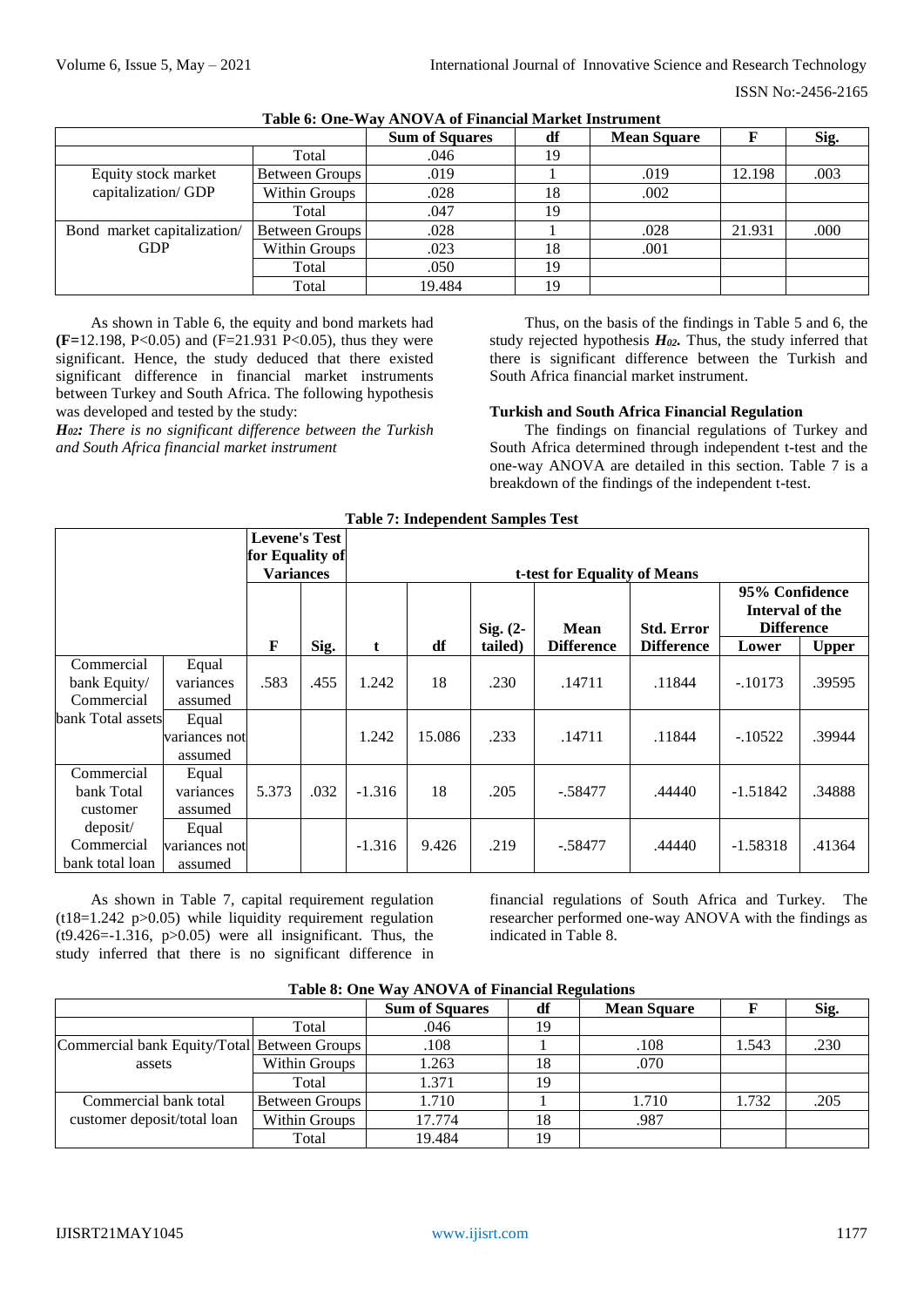As per the results in Table 8, the study noted that capital adequacy regulation (F**=**1.543 & P>0.05) and that liquidity management regulation (F=1.732  $\&$  P>0.05) were all not significant. Thus, the study inferred that financial regulations of Turkey and South Africa were not significantly different. The study was guided by the following hypothesis:

#### *H03: There is no significant difference between Turkish and South Africa financial regulation*

As shown by the findings in Tables 7 and 8, the study noted p-values to be greater than 0.05. Thus, the study accepted hypothesis  $H_{03}$ .

## **V. SUMMARY, CONCLUSION AND RECOMMENDATIONS**

## **Summary**

The study was set out to compare the South Africa and Turkish financial system development. More specifically, the comparison of financial system development was done along three variables: financial institutions, financial market instrument and financial regulations. Financial intermediation and the public interest theory of regulation were used to provide anchorage to the study. The adopted design was descriptive with collection of auxiliary data from published reports by respective central banks of Turkey and South Africa as well as the reports by the World Bank Group.

The first specific objective was to compare the Turkish and South Africa financial institutions. In achieving this objective, both descriptive and inferential statistics were utilized. Three indicators of financial institutions were considered, the banking, life and non-life insurance. The results from trend analysis indicated that South Africa has more developed non-life and life insurance institutions as compared to the commercial bank institutions. The trend analysis findings further indicated that Turkey has a far developed insurance sector as compared to the commercial bank sector. The first hypothesis of the study was  $H<sub>01</sub>$  there is no significant difference between the Turkish and South Africa financial institutions. Based on the findings, the study obtained mixed results creating indifference on whether to accept or reject hypothesis *H01.*Thus, the neither failed to accept nor reject hypothesis *H01*. Thus, while both life and non-life insurance financial institutions between Turkey and South Africa were statistically significant, there was no statistical difference in the banking sector between the two countries.

The second specific objective of the study was to compare the Turkish and South Africa financial market instrument. The study used the indicators of equity and bond as the key financial market instrument. From the results of trend analysis, the study noted that bond market is more developed than equity market in South Africa. It was noted that Turkey has a more developed bond as compared to equity financial market. The second hypothesis of the study was  $H_{02}$  there is no significant difference between the

Turkish and South Africa financial market instrument. From the results of the independent t-test and the one way ANOVA, the study rejected hypothesis  $H<sub>02</sub>$  and inferred that there is significant difference between the Turkish and South Africa financial market instrument.

The study sought to compare the Turkish and South Africa financial regulation. Two indicators of financial regulation covered by the study included capital adequacy regulation and liquidity management regulation. Based on the findings of trend analysis, it was noted that South Africa has a relatively stronger liquidity management regulation as compared to capital adequacy regulation. The study further indicated that Turkey has a more developed capital adequacy regulations as compared with liquidity management regulations. The third hypothesis of the study was  $H_{03}$  there is no significant difference between Turkish and South Africa financial regulation. From the results, the study accepted hypothesis  $H_{03}$ .

## **Conclusion**

The first specific objective was to compare the Turkish and South Africa financial institutions. In achieving this objective, both descriptive and inferential statistics were utilized. The study concludes that South Africa has more developed non-life and life insurance institutions as compared to the commercial bank institutions. Turkey has a far developed insurance sector as compared to the commercial bank sector. While both life and non-life insurance financial institutions between Turkey and South Africa were statistically significant, there was no statistical difference in the banking sector between the two countries.

The second specific objective of the study was to compare the Turkish and South Africa financial market instrument. The bond market is more developed than equity market in South Africa. Turkey has a more developed bond as compared to equity financial market. There is significant difference between the Turkish and South Africa financial market instrument.

The study sought to compare the Turkish and South Africa financial regulation. South Africa has a relatively stronger liquidity management regulation as compared to capital adequacy regulation. Turkey has a more developed capital adequacy regulations as compared with liquidity management regulations. There is no significant difference between Turkish and South Africa financial regulation.

#### **Recommendations for Management, Policy and Practice**

**Management:** The study recommends that the senior managers of the commercial banks in Turkey and South Africa as well as the insurance firms should invest more resources in salesmanship so as to increase market presence and thus more penetration and market depth.

Policy: The policy makers including respective central banks of South Africa should formulate sound policies and regulations that would guide financial system development. The policy makers in the respective insurance and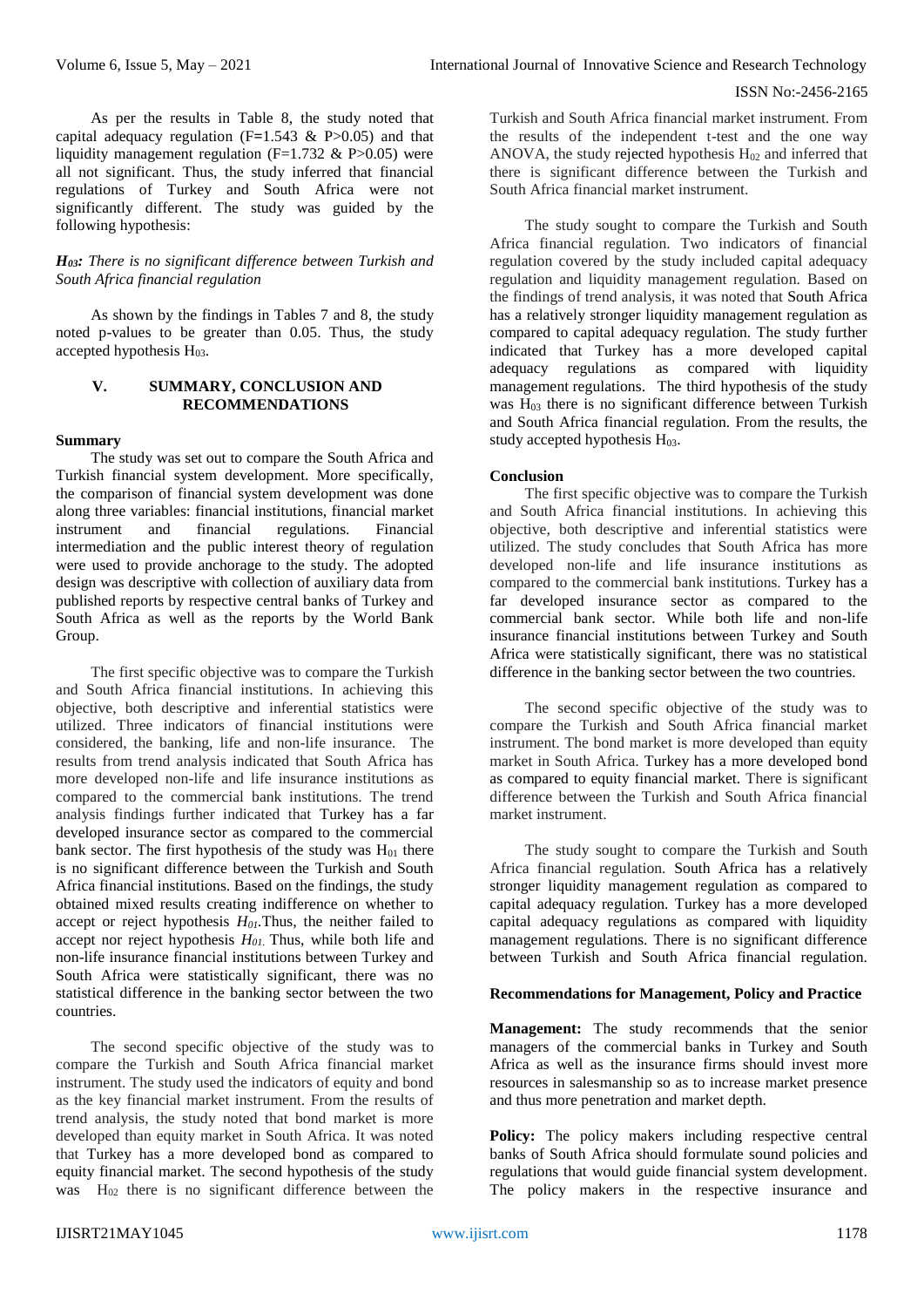commercial banks as the financial institutions in South Africa and Turkey should formulate proper policies that would promote resilience of the financial institutions.

**Practice:** The various practitioners including the market and trade development specialists and advisors of the respective commercial banks and insurance firms in Turkey and South Africa should guide the financial markets to realize growth.

## **REFERENCES**

- [1]. Abel, S., Nyamutowa, C., Mutonhori, C., & le Roux, P. (2019). Financial sector development and economic growth in the Southern African Development Community region. *Journal of Economic and Financial Sciences*, *12*(1), 1-10.
- [2]. Adams, Z., Füss, R., & Gropp, R. (2014). Spillover effects among financial institutions: A state-dependent sensitivity value-at-risk approach. *Journal of Financial and Quantitative Analysis*, 575-598.
- [3]. Akyüz, Y. (1990). Financial System and Policies in Turkey in the 1980s. In *The political economy of Turkey* (pp. 98-131). Palgrave Macmillan, London.
- [4]. Alpi, K. M., & Evans, J. J. (2019). Distinguishing case study as a research method from case reports as a publication type. *Journal of the Medical Library Association: JMLA*, *107*(1), 1.
- [5]. Arestis, P., González-Martinez, A. R., & Dejuán, Ó. (2016). Investment, financial markets and uncertainty. *Economia e Sociedade*, *25*(3), 511-532.
- [6]. Banerjee, R., & Majumdar, S. (2017, July). Does Financial Regulation Influence Bank Efficiency? A Study on UAE Banking Sector. In *International Conference on Applied Economics* (pp. 679-691). Springer, Cham.
- [7]. Beins, B. C. (2017). *Research method: A tool for life*. Cambridge University Press.
- [8]. Boissay, F., Cantú, C., Claessens, S., & Villegas, A. (2019). Impact of financial regulations: insights from an online repository of studies. *BIS Quarterly Review, March*.
- [9]. Borrius, S. (2012). *The impact of new financial regulations on financial markets instruments within banks* (Master's thesis, University of Twente).
- [10]. Bougheas, S., & Falvey, R. (2009). The impact of financial market imperfections on trade and capital flows. *EconoQuantum*, *6*(1), 91-110.
- [11]. Castelli, M. (2018). Financial Sector Development and Economic Growth: Revisiting the Relationship. *Perspectives: A Publication of International Development Program, School of Advanced International Studies, John Hopkins University, April*, *12*.
- [12]. Cetin, H. (2016). The Relationship between Turkey's Financial Indicators and Economic Growth Rates. *Journal of Economics, Business and Management*, *4*(1), 36-39.
- [13]. Cojocaru, L., Falaris, E. M., Hoffman, S. D., & Miller, J. B. (2016). Financial system development and economic growth in transition economies: New empirical evidence from the CEE and CIS

countries. *Emerging Markets Finance and Trade*, *52*(1), 223-236.

- [14]. Cojocaru, L., Falaris, E. M., Hoffman, S. D., & Miller, J. B. (2016). Financial system development and economic growth in transition economies: New empirical evidence from the CEE and CIS countries. *Emerging Markets Finance and Trade*, *52*(1), 223-236.
- [15]. Cyton Report (March, 2019). The Role of the Capital Markets in Economic Development. Retrieved at https://cytonnreport.com/topicals
- [16]. Da Silva, G. F. (2002). The impact of financial system development on business cycles volatility: crosscountry evidence. *Journal of Macroeconomics*, *24*(2), 233-253.
- [17]. Dauda, R. O. S., & Makinde, K. O. (2014). Financial sector development and poverty reduction in Nigeria: A vector autoregression analysis (1980-2010).
- [18]. Edmans, A., Goldstein, I., & Jiang, W. (2012). The Real Effects of Financial Markets: The Impact of Prices on Takeovers. *The Journal Of Finance* 15(3), 933- 971
- [19]. Elsayed, A. H. A. A. (2013). *The relationship between financial system development and economic growth in the Egyptian economy*. University of Leeds.
- [20]. Guru, B. K., & Yadav, I. S. (2019). Financial development and economic growth: panel evidence from BRICS. *Journal of Economics, Finance and Administrative Science*.
- [21]. Hasan I., Zhou M. (2008) Financial Sector Development and Growth: The Chinese Experience. In: Mavrotas G. (eds) Domestic Resource Mobilization and Financial Development. Studies in Development Economics and Policy. Palgrave Macmillan, London.
- [22]. Jurek, M. (2014). *Role and impact of different types of financial institutions on economic performance and stability of the real sector in selected EU member states* (No. wpaper36).
- [23]. Karasar, N. (2017). Scientific Research Method Concepts Principles Techniques. *Ankara: 3A Ara*.
- [24]. Kaur, M., Yadav, S. S., & Gautam, V. (2013). Financial system development and foreign direct investment: A panel data study for BRIC countries. *Global Business Review*, *14*(4), 729-742.
- [25]. Khan, H. G. A., Khan, A. Z., & Ahmad, A. (2011). Financial sector development and poverty reduction. *Global Journal of Management and Business Research*, *11*(5).
- [26]. Killins, R.N., Johnk, D.W. and Egly, P.V. (2019), "The impact of financial regulation policy uncertainty on bank profits and risk", *Studies in Economics and Finance*, 37(4), 725-752. [https://doi.org/10.1108/SEF-](https://doi.org/10.1108/SEF-05-2019-0169)[05-2019-0169](https://doi.org/10.1108/SEF-05-2019-0169)
- [27]. Kyale, O. M. (2015). The relationship between financial sector development and economic growth in Kenya.
- [28]. Lawrence, I. A., Moni, M. O., & Eikhomun, D. E. (2014). Development of Financial System and Economic Growth: An Empirical Evidence from Nigeria. *Development*, *6*(30).